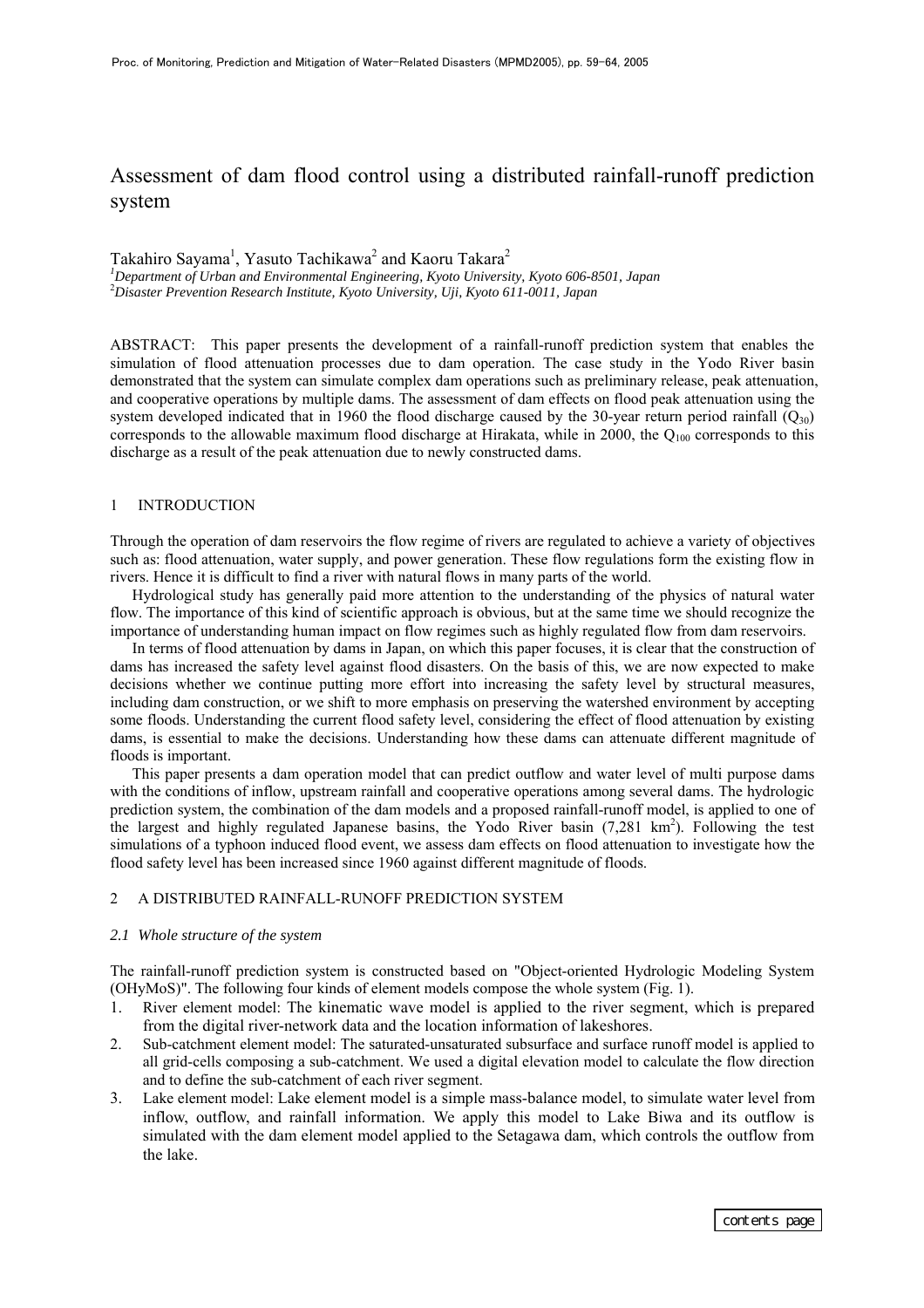

Figure 1. Data processes and the whole structure of the system

4. Dam element model: Construct a dam operation model and apply it to dams in the basin. We refer to this site-specific dam model as a dam element model.

## *2.2 Sub-catchment element model*

Figure 2 (a) shows a schematic diagram of the soil layer of the model, which takes into account three types of flow: unsaturated flow in capillary pore, saturated flow in non-capillary pore, and surface flow on the soil surface. In this figure, the soil depth is  $D[m]$ , the water stage corresponding to the saturated water content is  $d_s$ [m], and the water stage corresponding to maximum water content in the capillary pore is  $d_c$  [m].

Figure 2 (b) shows the stage-discharge relationship of the model. Let  $k_c$  and  $k_a$  be saturated hydraulic conductivities in capillary pore and in non-capillary pore, respectively, and  $v_c = k_c i$ ,  $v_a = k_a i$ , then the relationship between the discharge par unit width  $q[m^2/s]$  and the stage  $h[m]$  are described as follows:

$$
q = \begin{cases} v_c d_c \left(\frac{h}{d_c}\right)^{\beta}, & (0 \le h \le d_c) \\ v_c d_c + v_a (h - d_c), & (d_c < h \le d_s) \\ v_c d_c + v_a (h - d_c) + \alpha (h - d_s)^m, & (d_s < h) \end{cases}
$$
(1)

where  $\beta$  [-] is the parameter to describe the reduction of hydraulic conductivity in capillary pore as the water content reduces.  $\beta$  equals  $k_a / k_c$  so as to keep the continuity of the stage-discharge relationship between the capillary pore and the non-capillary pore layers. Combining this stage-discharge relationship (1) and the continuity equation, we simulate rainfall-runoff from each grid-cell. The simulated discharge will be inflow of downstream grid-cell. The water flow is routed until it reaches a river segment.

## *2.3 Dam element model*

By formulating the dam operation rules and decision-making processes used by dam operators, we develop the dam operation model. It predicts the outflow and water level of a dam with the input information of inflow, average rainfall in the dam catchment, and operation status of other related dams.

All the dams located in the Yodo River basin, the case study basin in this paper, are multi-purpose dams. Although each dam has different operating rules, we can categorize the following six common operation processes for flood attenuation (Ichikawa et al., 1999): Ordinary operation, Operation under flood warning, Preliminary release operation, Peak attenuation operation, Flood release operation, and Post flood operation.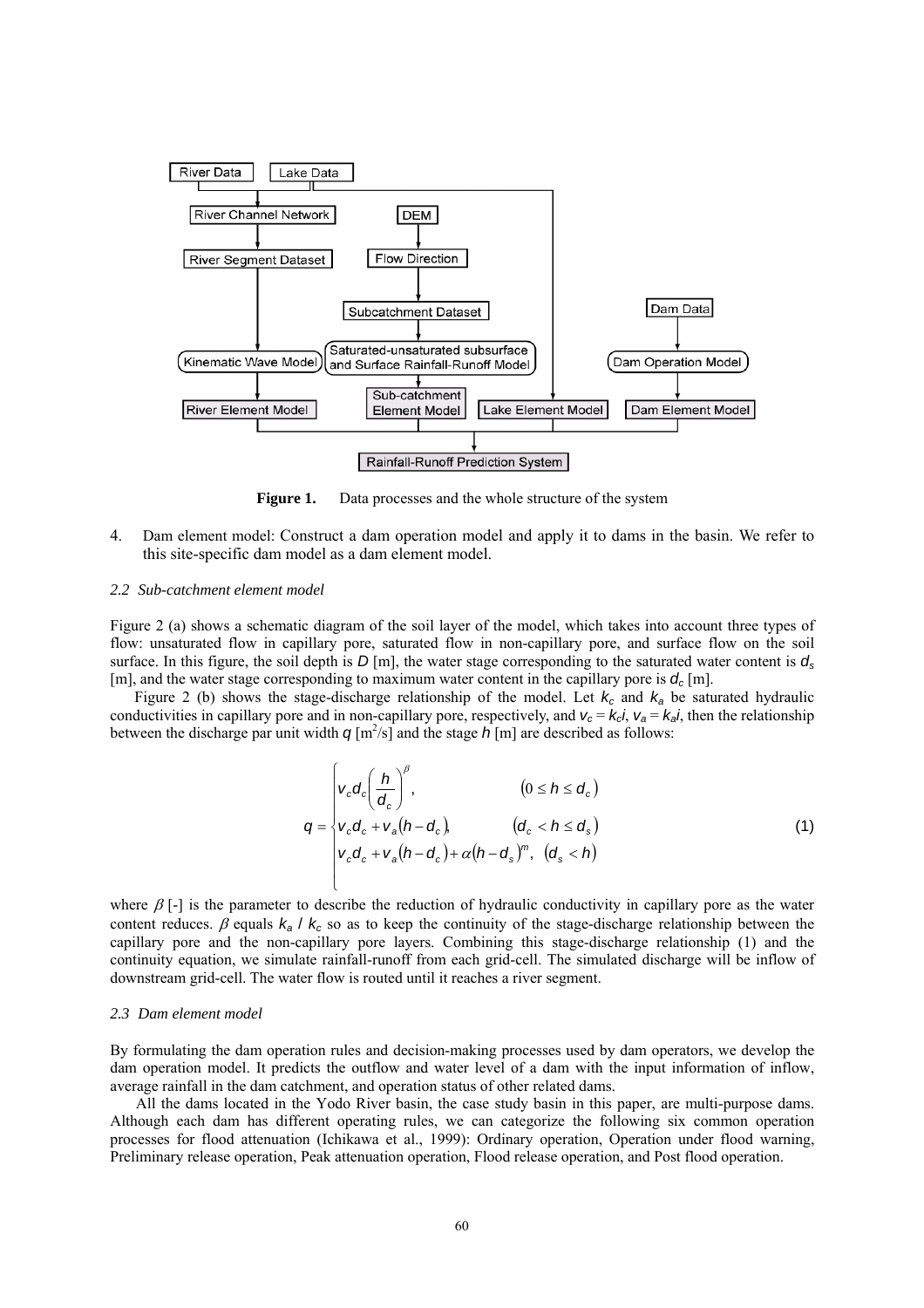



**Figure 2.** Schematic diagram of the soil layer (a) and **Figure 3.** Dam operations and specified water level stage-discharge relationship (b) of saturated-unsaturated subsurface and surface rainfall-runoff model



Each dam is always under one of the six operations, and we formulate the conditions to shift from one operation to another with if-then equations. Figure 3 (left hand side) shows how to shift the process from one to another, and Fig. 3 (right hand side) shows specific water levels that appear in the dam operation rules.

# 3 TEST SIMULATION

#### *3.1 Study area*

The Yodo River basin is analyzed in this case study because it is a typical Japanese river basin highly regulated by multi-purpose dams. The total area of the Yodo River basin is 8,240 km<sup>2</sup>. In this case study, since Hirakata is the main design target location for designing dams and other river works, we focus on the upper Hirakata basin (7,281 km<sup>2</sup>), and refer to this basin as the Yodo River basin in this paper.

There are eight multi-purpose dams inside the basin and five of these dams are located in one of the sub-basins, called the Kizu River basin  $(1,596 \text{ km}^2)$ . Setagawa dam controls outflow from Lake Biwa  $(670 \text{ km}^2)$ , which is the largest Lake in Japan. Administrators operate all dams in the basin so that integrated flow regime control can be undertaken. The mean annual precipitation of the Yodo River basin is about 1,600 mm.



Table 1. Properties of the dams in the Yodo River basin

| Dams     | Completed<br>vear | Catchment<br>Area [km <sup>2</sup> ] | Flood control<br>capacity[10 m] |
|----------|-------------------|--------------------------------------|---------------------------------|
| Setagawa | 1905              | 3848                                 | 2221                            |
| Amagase  | 1964              | 4200                                 | 20.0                            |
| Takayama | 1969              | 615                                  | 35.4                            |
| Shorenji | 1970              | 100                                  | 8.4                             |
| Murou    | 1974              | 169                                  | 7.8                             |
| Nunome   | 1998              | 75                                   | 6.4                             |
| Hiyoshi  | 1998              | 290                                  | 42.0                            |
| Hinachi  | 1999              | 76                                   | 9.0                             |

**Figure 4.** The Yodo River basin (upper Hirakata:  $7281 \text{ km}^2$ )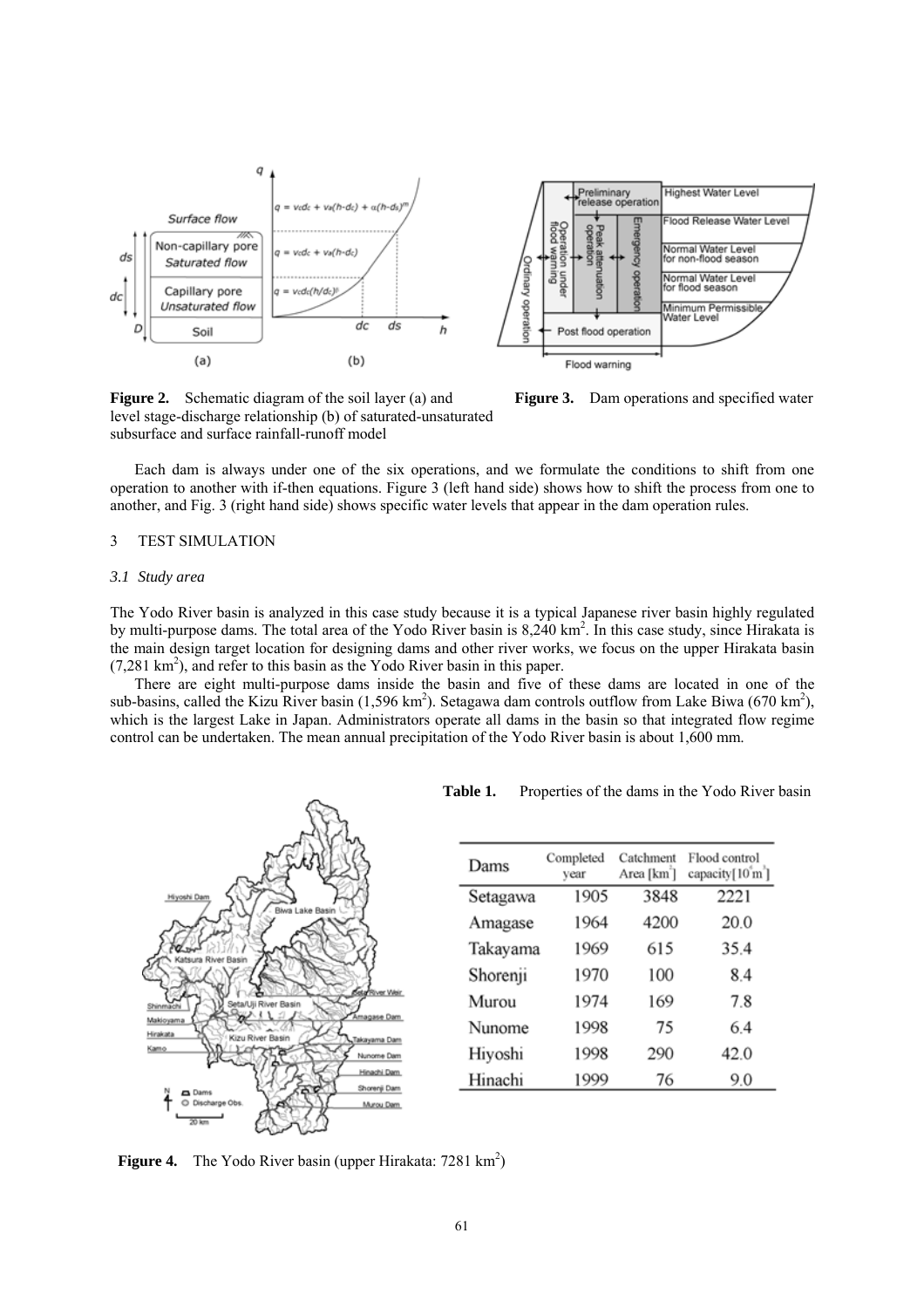## *3.2 Method*

We conducted a test simulation using observed rainfall and discharge observed data during a typhoon event in 1997. The period of the simulation is from July 25 to July 29. We used the Thiessen polygon method to distribute rainfall data that is observed by 58 raingauge stations inside the basin. Estimated total rainfall during this event is 149 mm.

We divide the whole basin into three zones depending on the land use, and assign different parameters in the different land use zones. There are three land use categories: forest, paddy field, and urban area, among which forest is the dominant landuse (63%). A rainfall-runoff model considering surface flow is used for the paddy field zone and the urban area zone by substituting zero in  $d_c$  and  $d_s$  in Equation (1), therefore, only the Manning coefficient *n* is a parameter of the surface rainfall-runoff model (paddy field zone : 1.0  $[m^{-1/3}s]$  and urban area zone : 0.3 [m-1/3s]). For the forest area zone, we used saturated-unsaturated subsurface and surface rainfall runoff model, and the parameters are as follows:  $n = 0.6$  [m<sup>-1/3</sup>s],  $D = 1.0$  [m],  $d_s = 0.2$  [m],  $d_c = 0.1$  [m],  $k_s = 0.01$ [m/s]. Six dams and Biwa Lake are also simulated in the rainfall-runoff simulation system. Two dams constructed after 1997 are not included in this simulation.

## *3.3 Results and discussions*

Figure 5 (a) shows the simulated and observed inflow and outflow at Shorenji dam. The good agreement between the simulated inflow with the observed inflow verifies the rainfall-runoff model at the upstream of the dam. In terms of the simulated outflow, the dam element model could simulate the preliminary release and peak attenuation operations well.

Figure 5 (b) shows the simulated and observed water level at Shorenji dam. Though the simulated water level does not perfectly match the observed water level, it shows the water level is drawn down by the preliminary release and it is increased by the peak attenuation operation.

Figure 6 shows the simulated outflow from Setagawa dam (a) and water level of Lake Biwa (b). There is one notable feature in this simulation result that the outflow is reduced from 300 cms to 200 cms temporarily around 35 hours to 50 hours after the simulation began. This reduction reflects the special operation rule: "Setagawa dam has to keep its outflow less than 200 cms when Amagase dam is under preliminary release or peak attenuation operations including their preparations". Figure 7 shows the simulated and observed inflow and outflow at Amagase dam, and we realize that it was under preliminary release operation from 35 hours to 50 hours. This kind of complex operations by multiple dams could be simulated well because the dam operation models and the rainfall runoff models interact with each other.

Figure 8 shows the simulated and observed hydrographs at Kamo. The simulation result excluding the dam element models is also displayed in the figure. By comparing simulated hydrographs with and without dams, it was concluded that the dams located upstream of Kamo could attenuate the peak flood by around 500 cms.



**Figure 5.** Simulated and observed inflow and outflow (a) and water level (b) at Shorenji Dam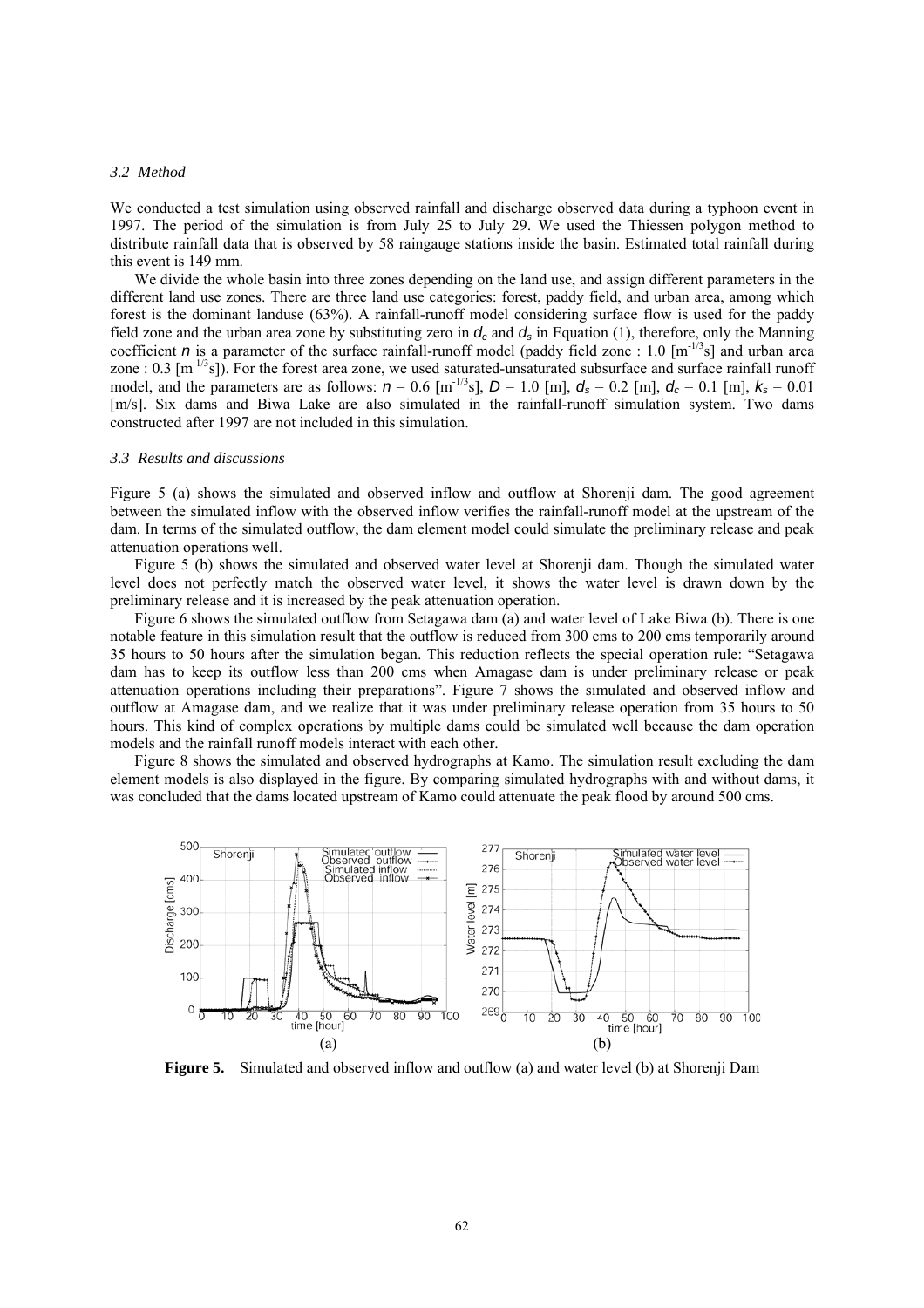

**Figure 6.** Simulated and observed outflow at Setagawa Dam (a) and water level of Lake Biwa (b)



outflow at Amagase dam

**Figure 7.** Simulated and observed inflow and **Figure 8.** Simulated and observed discharge at Kamo

## 4 ANALYSIS OF THE DAM EFFECTS ON FLOOD ATTENUATION

## *4.1 Objectives*

Construction of large-scale dams is believed to have improved the safety level of a catchment against flood disasters. However it is not clear to what extent these dams have improved the safety level or which range of flood magnitudes dams can regulate efficiently. In terms of the Yodo River basin, there are currently eight large-scale dams in the basin and seven dams were constructed after 1960.

Conducting rainfall-runoff simulation using the developed rainfall-runoff prediction system, we evaluate how the flood safety level of the Yodo River basin has been progressively increased over the period 1960 to 2000 with respect to rainfall events of different magnitude.

## *4.2 Method*

Rainfall-runoff simulations were implemented considering the dams that were operated at the beginning of the following years: 1960, 1970, 1980, 1990, and 2000. The simulated peak discharges at Hirakata are examined to discuss the effect of the dams. The rainfall event used in this study is the typhoon event observed in 1982 (August 1 to 3). This event was chosen because it was the largest event since 1980 when enough rainfall-discharge sequences were available to conduct the simulation.

Furthermore, in order to examine which flood magnitude the dams can attenuate the peak, some factors were applied to the 1982 rainfall pattern. The factors are selected so that the modified rainfall events correspond to the following return periods: 30, 50, 100, 150, 200, and 300 years. The same parameters and the initial conditions used in the test simulation are used for this assessment.

# *4.3 Results and discussions*

Figure 9 shows the simulated peak discharge at Hirakata. The horizontal axis of the figure represents the return period of the input rainfall, and the vertical axis of the figure represents the simulated peak discharge. Different lines in the figure represent different years: for example, the line of 1980 represents the result simulated with the